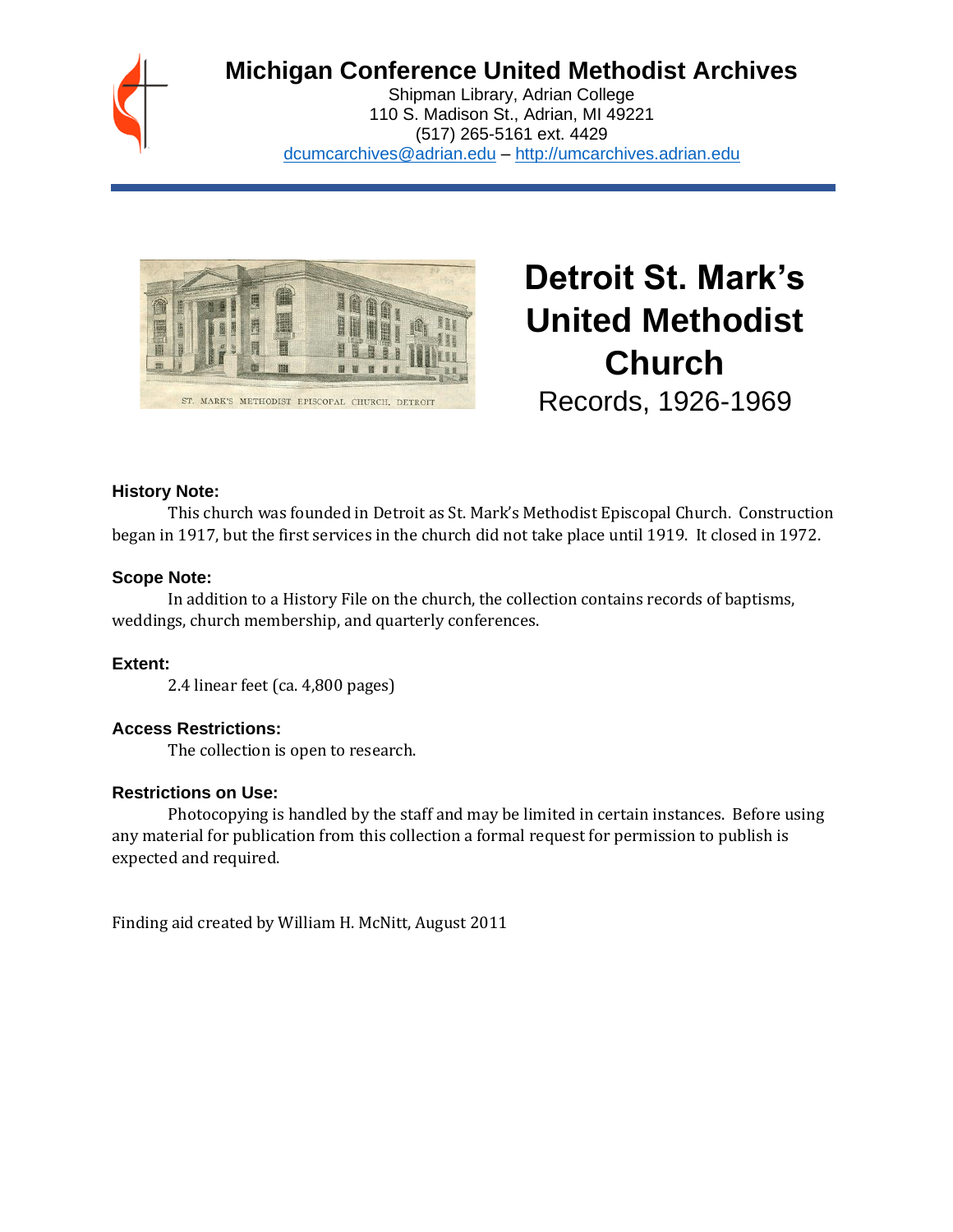#### **Appointments List**

- 1917-1920: William H. MacClenthen
- 1919-1920: William M. Young
- 1920-1925: William L. Stidger
- 1921-1923: Otis R. Grattan
- 1923-1925: John W. Meredith
- 1925-1926: Charles P. Bayless
- 1925-1929: James Thomas
- 1926-1927: David E. Evans
- 1927-1930: Gernsey F. Gorton
- 1929-1934: James Lawson
- 1930-1932: Benjamin J. Holcomb
- 1934-1940: John F. Edwards
- 1940-1944: Richard M. Millard
- 1944-1958: Everett K. Seymour
- 1945-1947: William D. Mercer
- 1947-1949: Irwin Grant Dunlap
- 1948-1952: James A. Beardsley
- 1949-1952: William G. Wager
- 1952-1953: Charles R. Fox
- 1952-1954: Kenneth R. Callis
- 1953-1956: Ray C. Middleton
- 1954-1955: Earl William Downing
- 1955-1957: Wesley Dafoe
- 1956-1960: Harold R. Krieg
- 1957-1960: Robert L. Selberg
- 1958-1961: John W. Barkley
- 1960-1963: Raymond S. Burkett
- 1961-1962: Jack Reed Crawford
- 1961-1963: Edgar M. Wahlberg
- 1962-1964: Paul Edmund Lowley
- 1963-1965: Edgar M. Wahlberg
- 1965-1968: Carl E. Price
- 1968-1972: Wayne Walker Brookshear